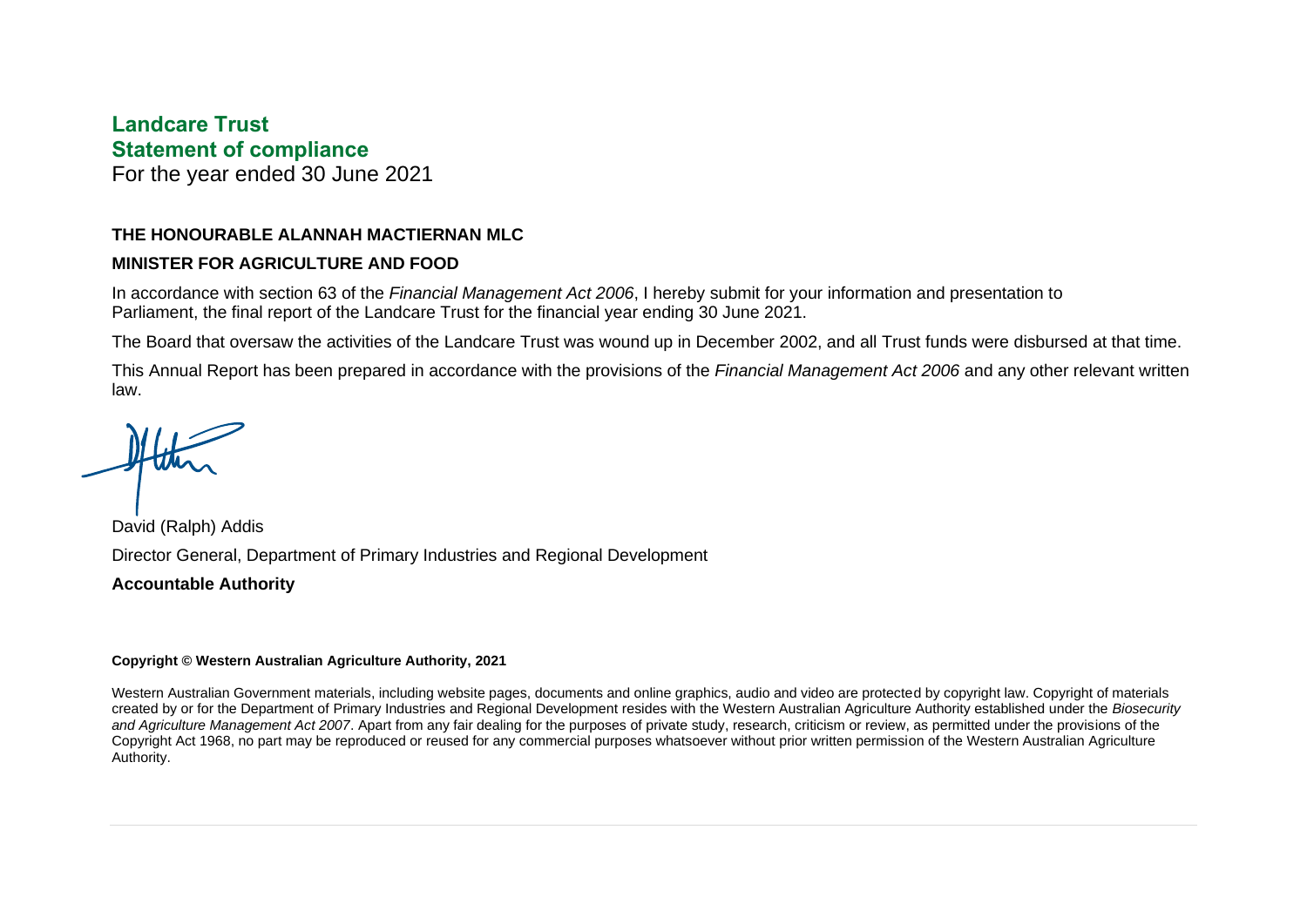#### **Landcare Trust Overview**

For the year ended 30 June 2021

#### **1.1 Executive summary**

The Landcare Trust (the Trust) was established by the state government in 1995 under section 40 of the *Soil and Land Conservation Act 1945* to seek corporate and public financial support for landcare activities in Western Australia. The Trust is a statutory authority that operates independently of government under a board appointed by the Minister for Agriculture and Food.

The Trust ceased to exist, and its Board was disbanded in December 2002, and all Trust funds were disbursed at that time.

#### **1.2 Enabling legislation**

The Trust ceased to operate in December 2002 and does not hold any funds. Until Part VA of the *Soil and Conservation Act*  1945 is repealed, the Trust is still required to report to Parliament. To facilitate the necessary reporting, the Director General of the Department of Agriculture and Food was in August 2003 appointed by the Treasurer as the Accountable Authority for the Trust. This appointment transferred to the Director General of the Department of Primary Industries and Regional Development due to the Machinery of Government changes announced during 2017/18, resulting in the merger of the Department of Agriculture and Food with the Departments of Fisheries and Regional Development.

#### **1.3 Responsible Minister**

The Honourable Alannah MacTiernan MLC, Minister for Agriculture and Food is the responsible Minister for the Trust. No ministerial directives were received in regard to the Trust during the 2020-21 financial year.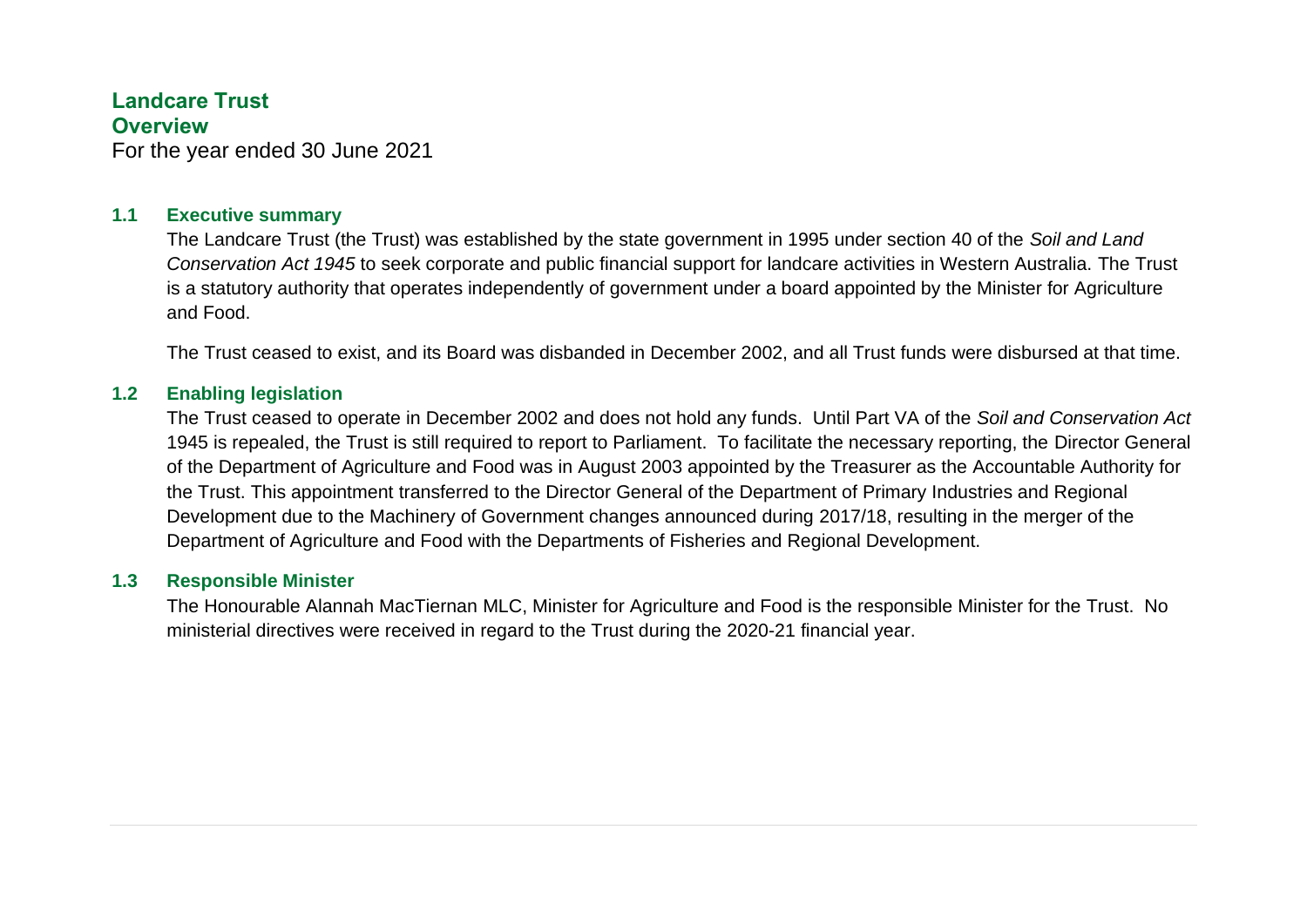### **Independent Auditors Report**



### **Auditor General**

#### **INDEPENDENT AUDITOR'S OPINION** 2021 **Landcare Trust**

To the Parliament of Western Australia

#### Report on the audit of the financial statements

#### **Opinion**

I have audited the financial statements of the Landcare Trust (Trust) which comprise:

- the Statement of Financial Position at 30 June 2021, and the Statement of Comprehensive Income, Statement of Changes in Equity and  $\bullet$ Statement of Cash Flows for the year then ended
- Notes comprising a summary of significant accounting policies and other explanatory information.  $\bullet$

In my opinion, the financial statements are:

- based on proper accounts and present fairly, in all material respects, the operating results and cash flows of the Landcare Trust for the year  $\bullet$ ended 30 June 2021 and the financial position at the end of that period
- in accordance with Australian Accounting Standards, the Financial Management Act 2006 and the Treasurer's Instructions.

#### **Basis for opinion**

I conducted my audit in accordance with the Australian Auditing Standards. My responsibilities under those standards are further described in the Auditor's responsibilities for the audit of the financial statements section of my report.

I am independent of the Trust in accordance with the Auditor General Act 2006 and the relevant ethical requirements of the Accounting Professional & Ethical Standards Board's APES 110 Code of Ethics for Professional Accountants (including Independence Standards) (the Code) that are relevant to my audit of the financial statements. I have also fulfilled my other ethical responsibilities in accordance with the Code.

I believe that the audit evidence I have obtained is sufficient and appropriate to provide a basis for my opinion.

Page 1 of 5

7th Floor Albert Facey House 469 Wellington Street Perth MAIL TO: Perth BC PO Box 8489 Perth WA 6849 TEL: 08 6557 7500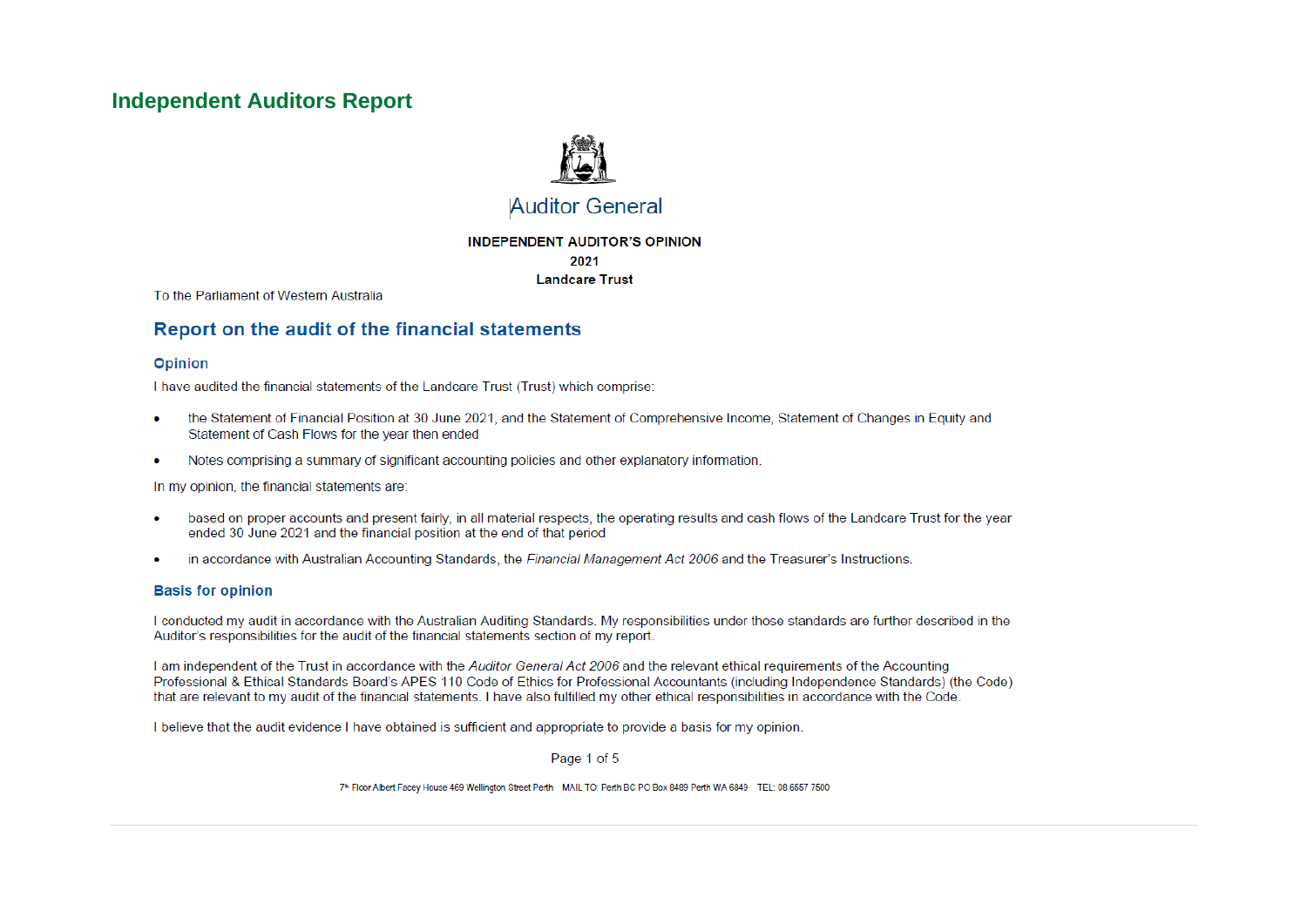#### Other matter

After consultation with the Treasurer, I dispensed with the Audits of the Landcare Trust for the financial years ended 30 June 2019 and 30 June 2020 under section 14 of the Auditor General Act 2006. The Trust did not operate during these periods and I considered that it was not in the public interest to incur the costs of these audits. I audited the Trust this financial year because the Auditor General Act 2006 does not allow an audit to be dispensed with for three consecutive vears.

#### **Other information**

The Director General is responsible for the other information. The other information is the information in the entity's annual report for the year ended 30 June 2021, but not the financial statements and my auditor's report.

My opinion on the financial statements does not cover the other information and, accordingly, I do not express any form of assurance conclusion thereon.

#### Responsibilities of the Director General for the financial statements

The Director General is responsible for:

- keeping proper accounts
- preparation and fair presentation of the financial statements in accordance with Australian Accounting Standards, the Financial  $\bullet$ Management Act 2006 and the Treasurer's Instructions
- such internal control as it determines is necessary to enable the preparation of financial statements that are free from material  $\bullet$ misstatement, whether due to fraud or error.

In preparing the financial statements, the Trust is responsible for:

- assessing the entity's ability to continue as a going concern
- disclosing, as applicable, matters related to going concern
- using the going concern basis of accounting unless the Western Australian Government has made policy or funding decisions affecting the  $\bullet$ continued existence of the Trust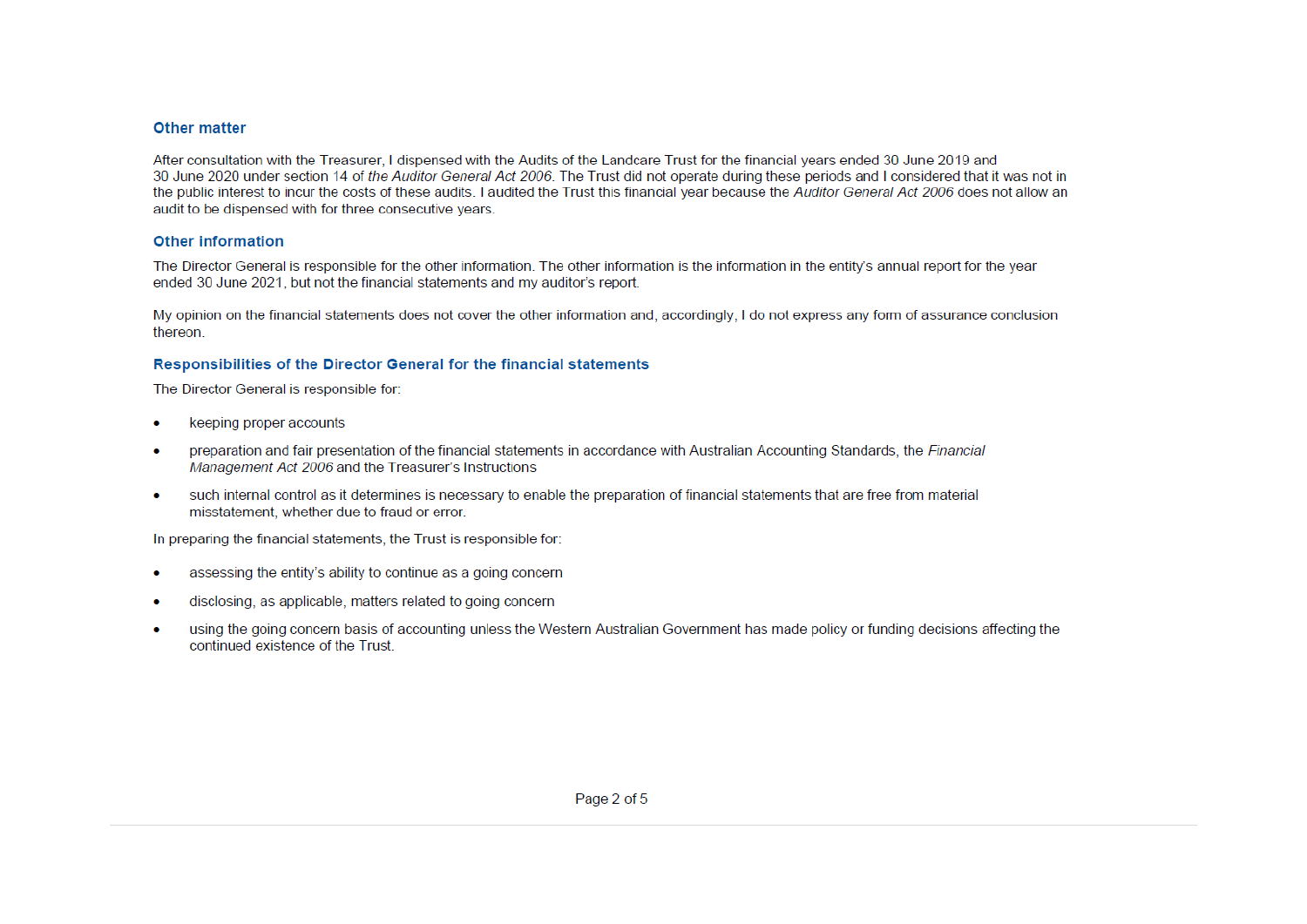#### Auditor's responsibilities for the audit of the financial statements

As required by the Auditor General Act 2006, my responsibility is to express an opinion on the financial statements. The objectives of my audit are to obtain reasonable assurance about whether the financial statements as a whole are free from material misstatement, whether due to fraud or error, and to issue an auditor's report that includes my opinion. Reasonable assurance is a high level of assurance, but is not a quarantee that an audit conducted in accordance with Australian Auditing Standards will always detect a material misstatement when it exists.

Misstatements can arise from fraud or error and are considered material if, individually or in the aggregate, they could reasonably be expected to influence the economic decisions of users taken on the basis of the financial statements. The risk of not detecting a material misstatement resulting from fraud is higher than for one resulting from error, as fraud may involve collusion, forgery, intentional omissions, misrepresentations or the override of internal control

A further description of my responsibilities for the audit of the financial statements is located on the Auditing and Assurance Standards Board website. This description forms part of my auditor's report and can be found at https://www.auasb.gov.au/auditors responsibilities/ar4.pdf.

### **Report on the audit of controls**

#### **Opinion**

I have undertaken a reasonable assurance engagement on the design and implementation of controls exercised by the Landcare Trust. The controls exercised by the Trust are those policies and procedures established to ensure that the receipt, expenditure and investment of money. the acquisition and disposal of property, and the incurring of liabilities have been in accordance with legislative provisions (the overall control objectives).

My opinion has been formed on the basis of the matters outlined in this report.

In my opinion, in all material respects, the controls exercised by the Landcare Trust are sufficiently adequate to provide reasonable assurance that the receipt, expenditure and investment of money, the acquisition and disposal of property and the incurring of liabilities have been in accordance with legislative provisions during the year ended 30 June 2021.

#### The Director General's responsibilities

The Director General is responsible for designing, implementing and maintaining controls to ensure that the receipt, expenditure and investment of money, the acquisition and disposal of property and the incurring of liabilities are in accordance with the Financial Management Act 2006, the Treasurer's Instructions and other relevant written law.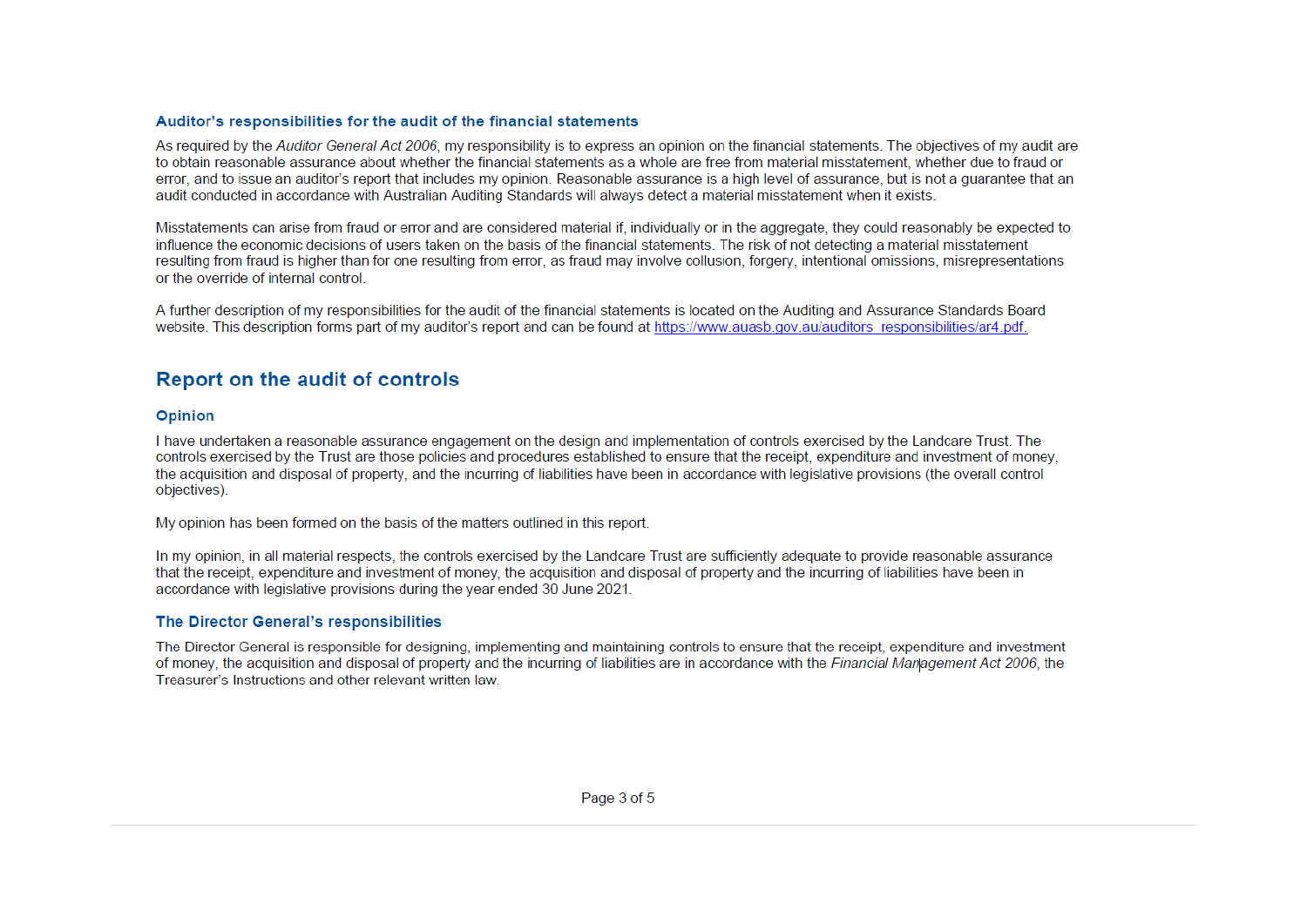#### **Auditor General's responsibilities**

As required by the Auditor General Act 2006, my responsibility as an assurance practitioner is to express an opinion on the suitability of the design of the controls to achieve the overall control objectives and the implementation of the controls as designed. I conducted my engagement in accordance with Standard on Assurance Engagements ASAE 3150 Assurance Engagements on Controls issued by the Australian Auditing and Assurance Standards Board. That standard requires that Lcomply with relevant ethical requirements and plan and perform my procedures to obtain reasonable assurance about whether, in all material respects, the controls are suitably designed to achieve the overall control objectives and were implemented as designed.

An assurance engagement involves performing procedures to obtain evidence about the suitability of the controls design to achieve the overall control objectives and the implementation of those controls. The procedures selected depend on my judgement, including an assessment of the risks that controls are not suitably designed or implemented as designed. My procedures included testing the implementation of those controls that I consider necessary to achieve the overall control objectives.

I believe that the evidence I have obtained is sufficient and appropriate to provide a basis for my opinion.

#### **Limitations of controls**

Because of the inherent limitations of any internal control structure, it is possible that, even if the controls are suitably designed and implemented as designed, once in operation, the overall control objectives may not be achieved so that fraud, error or non-compliance with laws and regulations may occur and not be detected. Any projection of the outcome of the evaluation of the suitability of the design of controls to future periods is subject to the risk that the controls may become unsuitable because of changes in conditions.

#### My independence and quality control relating to the reports on controls

I have complied with the independence requirements of the Auditor General Act 2006 and the relevant ethical requirements relating to assurance engagements. In accordance with ASQC 1 Quality Control for Firms that Perform Audits and Reviews of Financial Reports and Other Financial Information, and Other Assurance Engagements, the Office of the Auditor General maintains a comprehensive system of quality control including documented policies and procedures regarding compliance with ethical requirements, professional standards and applicable legal and requlatory requirements.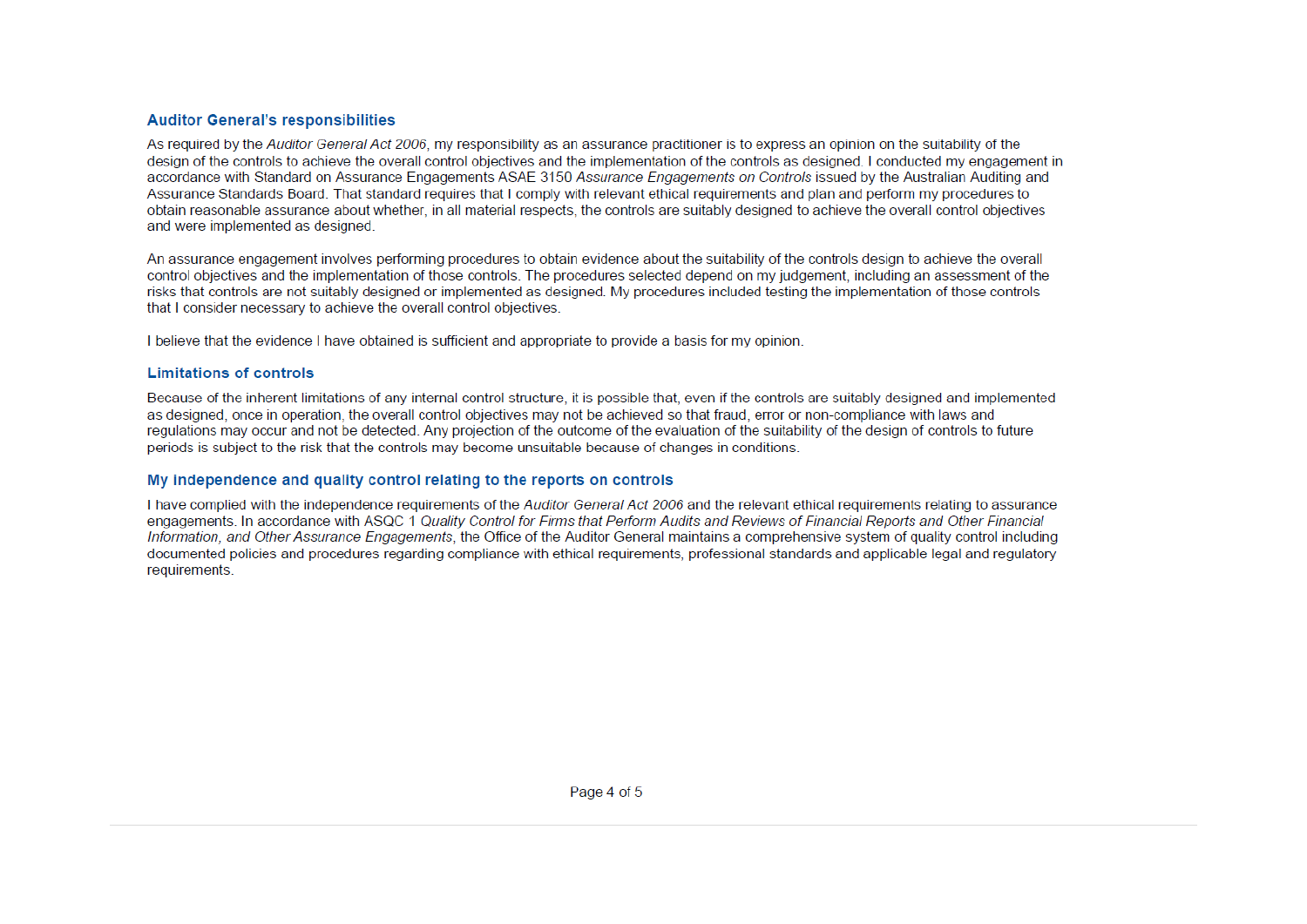#### Matters relating to the electronic publication of the audited financial statements and key performance indicators

This auditor's report relates to the financial statements and controls of the Landcare Trust for the vear ended 30 June 2021 included on the Department of Primary Industries and Regional Development's website. The Department of Primary Industries and Regional Development's management is responsible for the integrity of the Department's website. This audit does not provide assurance on the integrity of the Department's website. The auditor's report refers only to the financial statements and controls described above. It does not provide an opinion on any other information which may have been hyperlinked to/from these financial statements and controls. If users of the financial statements and controls are concerned with the inherent risks arising from publication on a website, they are advised to contact the entity to confirm the information contained in the website version of the financial statements and controls.

grand Rebeiran

**Grant Robinson** Assistant Auditor General Financial Audit Delegate of the Auditor General for Western Australia Perth, Western Australia 19 August 2021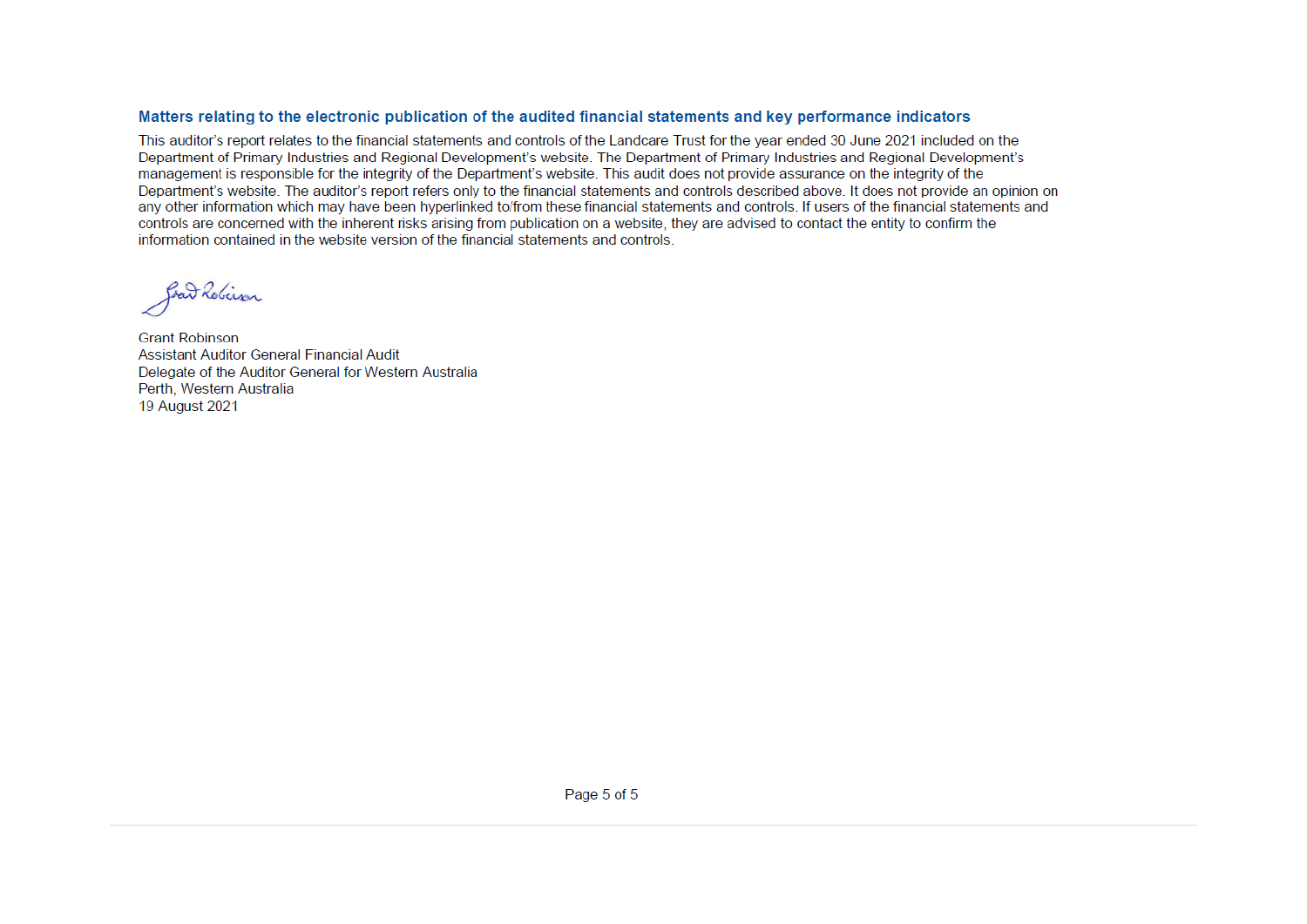# **Landcare Trust Certification of financial statements**

For the year ended 30 June 2021

The accompanying financial statements of the Landcare Trust have been prepared in compliance with the provisions of the *Financial Management Act 2006* from proper accounts and records to present fairly the financial transactions for the financial year ending 30 June 2021 and financial position as at 30 June 2021.

At the date of signing we are not aware of any circumstances which would render the particulars included in the financial statements misleading or inaccurate.

David (Ralph) Addis Accountable Authority (Director General) Department of Primary Industries and Regional Development

30 July 2021

Mandy/Taylor Chief Financial Officer Department of Primary Industries and Regional Development

30 July 2021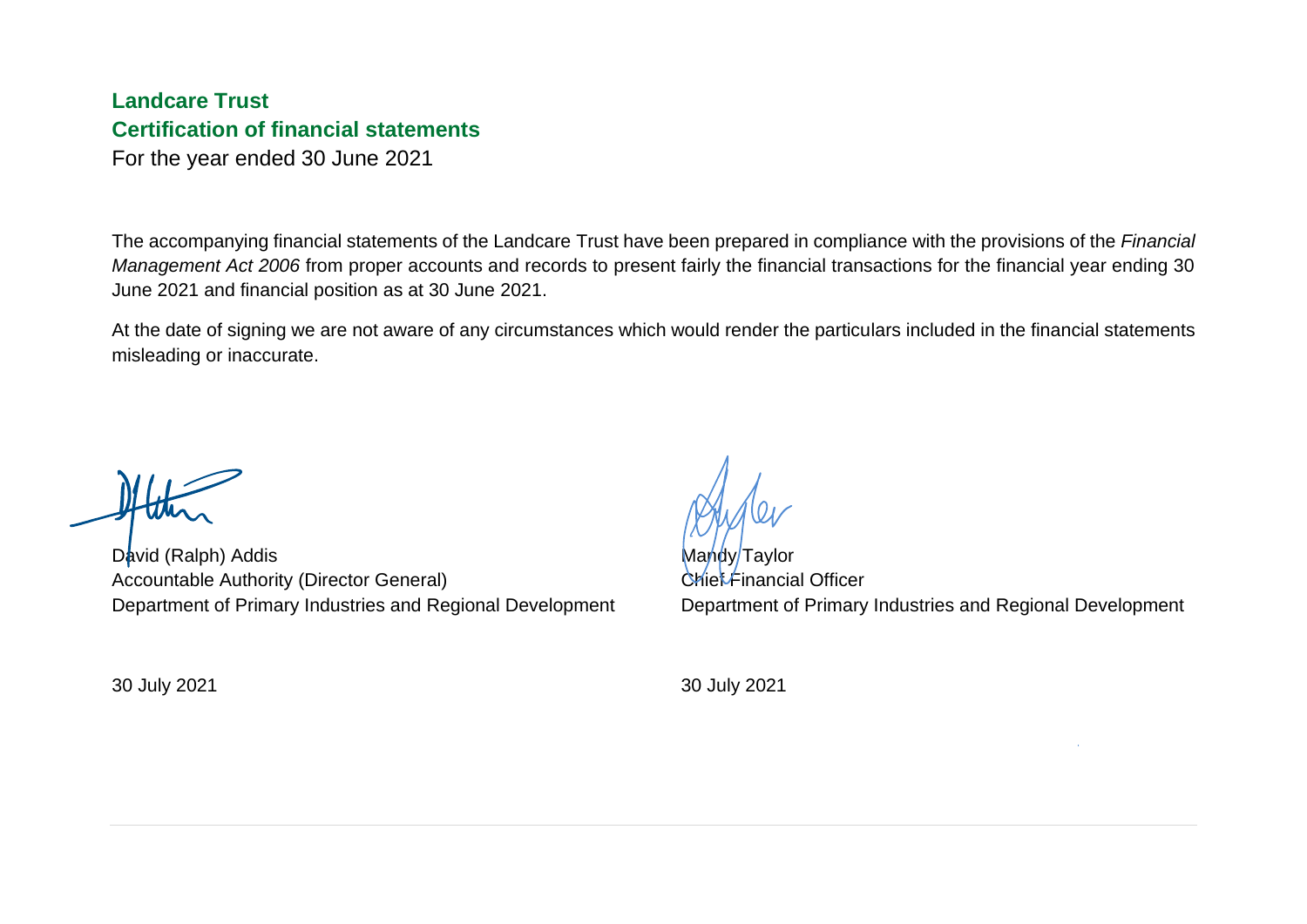# **Landcare Trust Statement of comprehensive income**

for the year ended 30 June 2021

|                                                             | <b>Note</b> | 2021           | 2020 |
|-------------------------------------------------------------|-------------|----------------|------|
| <b>Cost of services</b>                                     |             | \$             | \$   |
| <b>Expenses</b>                                             |             |                |      |
| <b>Total cost of services</b>                               |             | $\blacksquare$ |      |
| <b>Income</b>                                               |             |                |      |
| <b>Revenue</b>                                              |             |                |      |
| <b>Total revenue</b>                                        |             | ۰              |      |
| <b>Total income other than income from State Government</b> |             | $\blacksquare$ |      |
|                                                             |             |                |      |
| <b>Net cost of services</b>                                 |             | $\blacksquare$ |      |
| <b>Income from State Government</b>                         |             |                |      |
| Service appropriations                                      |             |                |      |
| <b>Total Income from State Government</b>                   |             | $\blacksquare$ |      |
| <b>Surplus/(deficit) for the period</b>                     |             |                |      |
| Other comprehensive income                                  |             |                |      |
| Items not subsequently reclassified to net cost of services |             |                |      |
| <b>Total other comprehensive income</b>                     |             | $\blacksquare$ |      |
| Total comprehensive income for the period                   |             |                |      |

The Statement of comprehensive income should be read in conjunction with the accompanying notes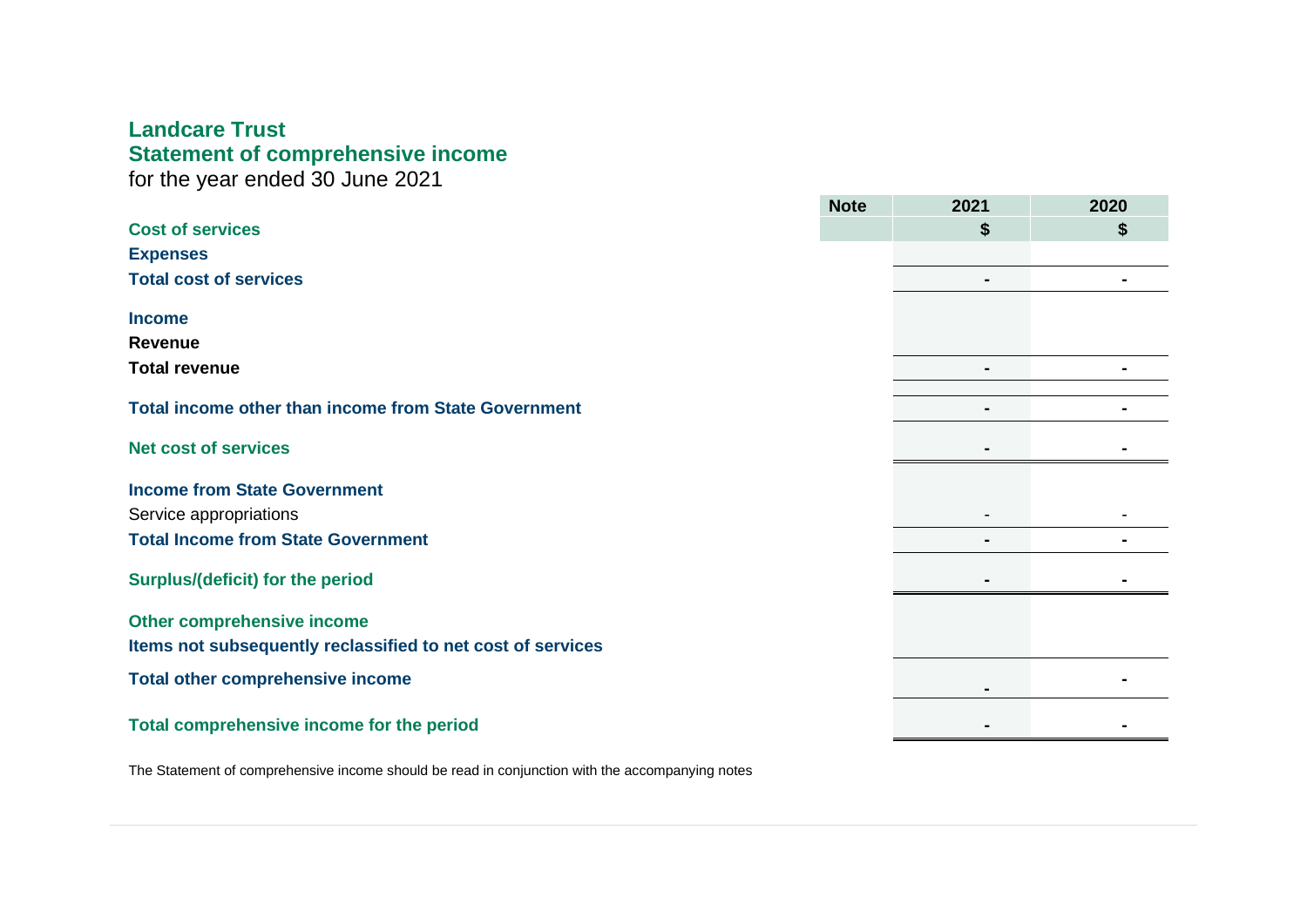# **Landcare Trust Statement of financial position**

as at 30 June 2021

|                                      |             | LVL I          | LVLV           |
|--------------------------------------|-------------|----------------|----------------|
| <b>Assets</b>                        | <b>Note</b> | \$             | \$             |
| <b>Current assets</b>                |             |                |                |
| <b>Total current assets</b>          |             | $\blacksquare$ | $\blacksquare$ |
| <b>Non-current assets</b>            |             |                |                |
| <b>Total non-current assets</b>      |             | $\blacksquare$ | ۰.             |
|                                      |             |                |                |
| <b>Total assets</b>                  |             | $\blacksquare$ |                |
|                                      |             |                |                |
| <b>Liabilities</b>                   |             |                |                |
| <b>Current liabilities</b>           |             |                |                |
| <b>Total current liabilities</b>     |             | $\blacksquare$ | ۰              |
|                                      |             |                |                |
| <b>Non-current liabilities</b>       |             |                |                |
| <b>Total non-current liabilities</b> |             | $\blacksquare$ | ۰              |
|                                      |             |                |                |
| <b>Total liabilities</b>             |             |                |                |
| <b>Net Assets</b>                    |             | $\blacksquare$ |                |
|                                      |             |                |                |
| <b>Equity</b>                        |             |                |                |
| <b>Total equity</b>                  |             | $\blacksquare$ |                |
|                                      |             |                |                |

**2021 2020**

The Statement of financial position should be read in conjunction with the accompanying notes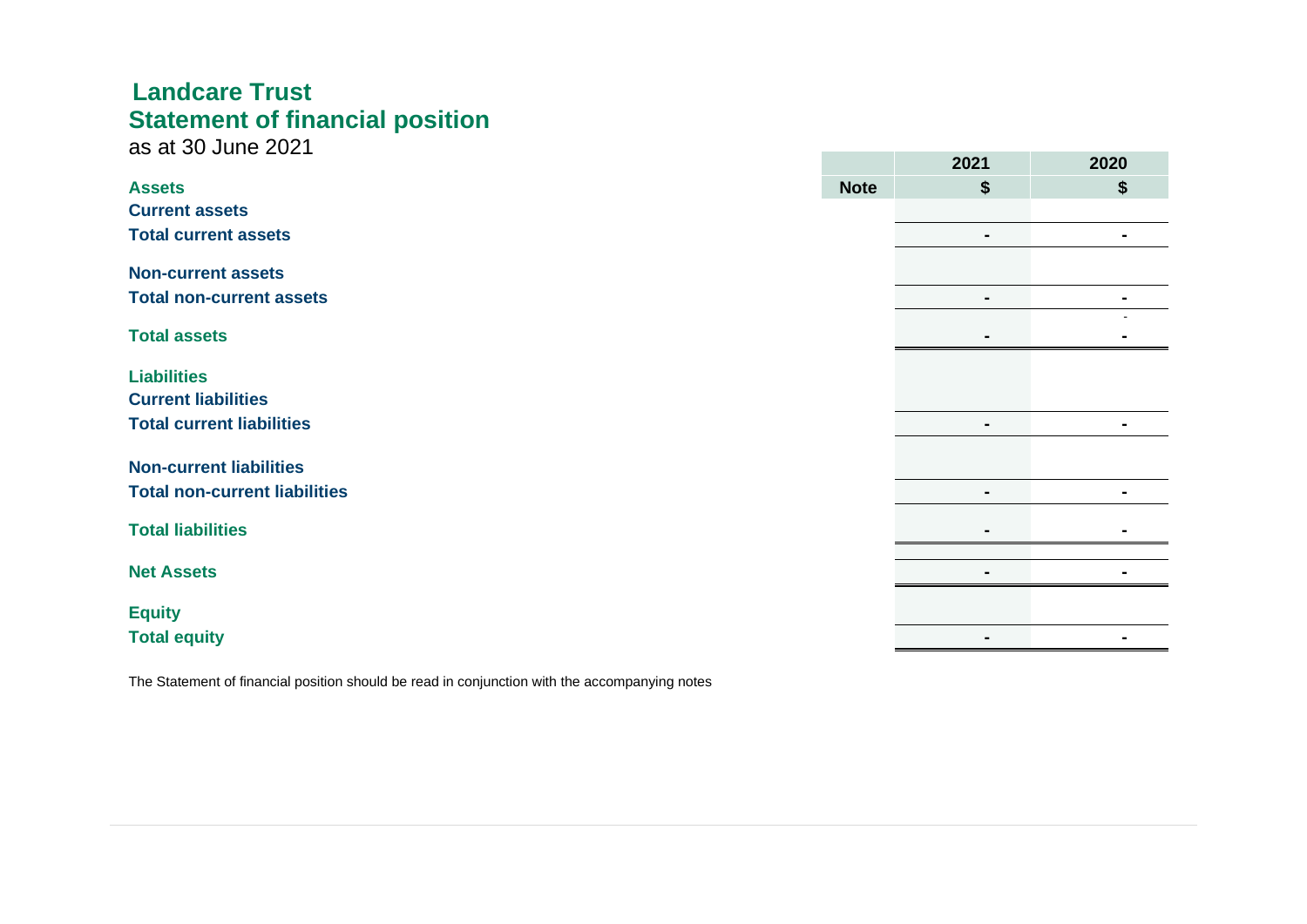# **Landcare Trust Statement of changes in equity**

for the year ended 30 June 2021

|                                           |             | <b>Contributed</b><br>equity | <b>Reserves</b> | <b>Accumulated</b><br>surplus | <b>Total equity</b> |
|-------------------------------------------|-------------|------------------------------|-----------------|-------------------------------|---------------------|
|                                           | <b>Note</b> |                              | D               |                               |                     |
| <b>Balance at 1 July 2018</b>             |             |                              |                 |                               |                     |
| Surplus                                   |             |                              |                 |                               |                     |
| Other comprehensive income                |             |                              |                 |                               |                     |
| Total comprehensive income for the period |             |                              |                 |                               |                     |
| <b>Balance as at 30 June 2020</b>         |             |                              |                 |                               |                     |
|                                           |             |                              |                 |                               |                     |
| <b>Balance at 1 July 2020</b>             |             |                              |                 |                               |                     |
| Surplus                                   |             |                              |                 |                               |                     |
| Other comprehensive income                |             |                              |                 |                               |                     |
| Total comprehensive income for the period |             |                              |                 |                               |                     |
| <b>Balance as at 30 June 2021</b>         |             |                              |                 |                               |                     |

The Statement of changes in equity should be read in conjunction with the accompanying notes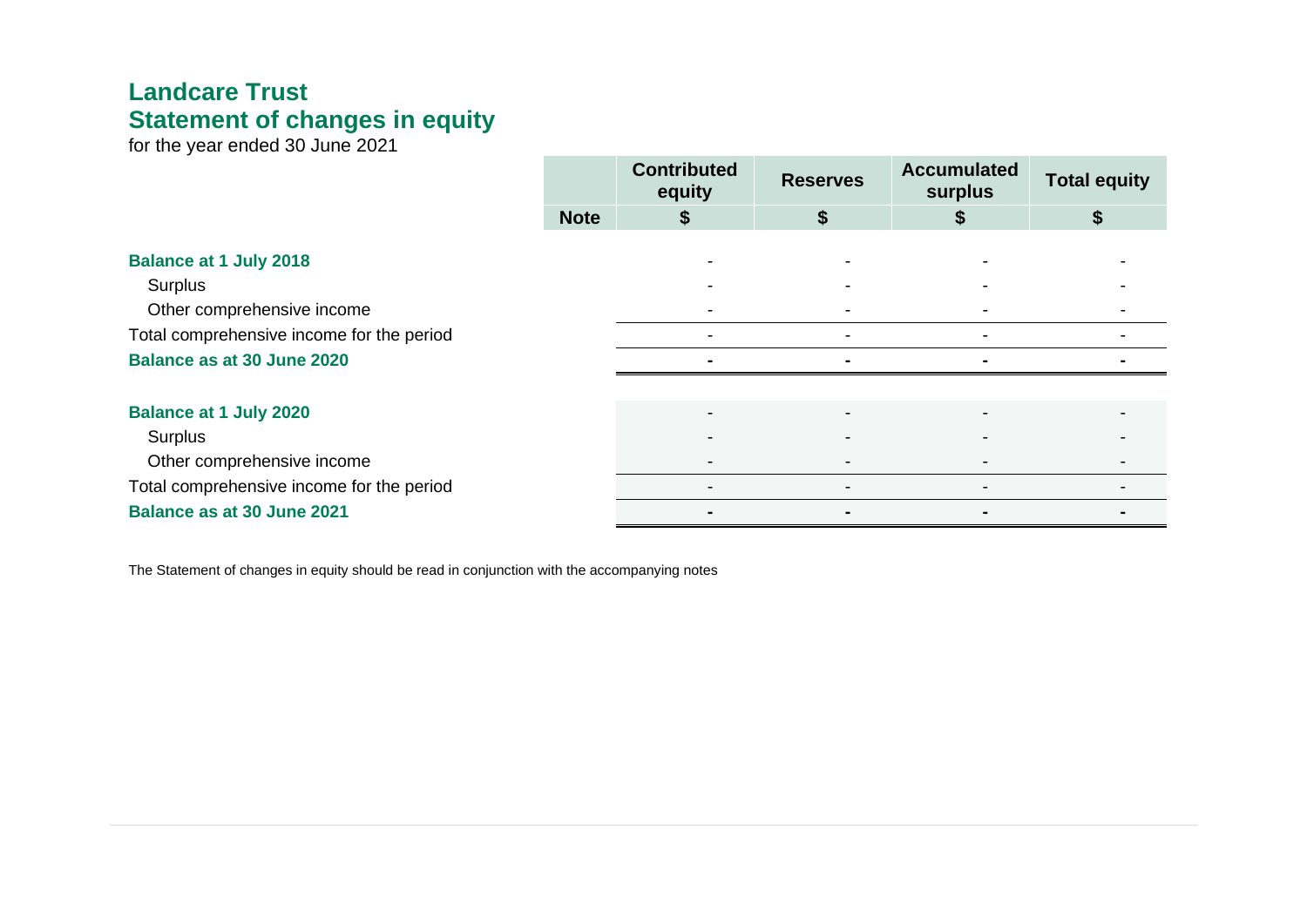# **Landcare Trust Statement of cash flows**

for the year ended 30 June 2021

| \$<br><b>Note</b><br>\$<br><b>Cash flows from State Government</b><br>Service appropriation<br>Capital contributions<br>Holding account drawdown<br><b>Net cash provided by State Government</b><br>Utilised as follows:<br><b>Cash flows from operating activities</b><br><b>Payments</b><br><b>Receipts</b><br>Net cash provided by/(used in) operating activities<br><b>Cash flows from investing activities</b><br><b>Payments</b><br><b>Receipts</b><br>Net cash provided by/(used in) investing activities<br>Net increase/(decrease) in cash and cash equivalents<br>Cash and cash equivalents at the beginning of period<br>Cash and cash equivalents at the end of period |  | 2021 | 2020 |
|------------------------------------------------------------------------------------------------------------------------------------------------------------------------------------------------------------------------------------------------------------------------------------------------------------------------------------------------------------------------------------------------------------------------------------------------------------------------------------------------------------------------------------------------------------------------------------------------------------------------------------------------------------------------------------|--|------|------|
|                                                                                                                                                                                                                                                                                                                                                                                                                                                                                                                                                                                                                                                                                    |  |      |      |
|                                                                                                                                                                                                                                                                                                                                                                                                                                                                                                                                                                                                                                                                                    |  |      |      |
|                                                                                                                                                                                                                                                                                                                                                                                                                                                                                                                                                                                                                                                                                    |  |      |      |
|                                                                                                                                                                                                                                                                                                                                                                                                                                                                                                                                                                                                                                                                                    |  |      |      |
|                                                                                                                                                                                                                                                                                                                                                                                                                                                                                                                                                                                                                                                                                    |  |      |      |
|                                                                                                                                                                                                                                                                                                                                                                                                                                                                                                                                                                                                                                                                                    |  |      |      |
|                                                                                                                                                                                                                                                                                                                                                                                                                                                                                                                                                                                                                                                                                    |  |      |      |
|                                                                                                                                                                                                                                                                                                                                                                                                                                                                                                                                                                                                                                                                                    |  |      |      |
|                                                                                                                                                                                                                                                                                                                                                                                                                                                                                                                                                                                                                                                                                    |  |      |      |
|                                                                                                                                                                                                                                                                                                                                                                                                                                                                                                                                                                                                                                                                                    |  |      |      |
|                                                                                                                                                                                                                                                                                                                                                                                                                                                                                                                                                                                                                                                                                    |  |      |      |
|                                                                                                                                                                                                                                                                                                                                                                                                                                                                                                                                                                                                                                                                                    |  |      |      |
|                                                                                                                                                                                                                                                                                                                                                                                                                                                                                                                                                                                                                                                                                    |  |      |      |
|                                                                                                                                                                                                                                                                                                                                                                                                                                                                                                                                                                                                                                                                                    |  |      |      |
|                                                                                                                                                                                                                                                                                                                                                                                                                                                                                                                                                                                                                                                                                    |  |      |      |
|                                                                                                                                                                                                                                                                                                                                                                                                                                                                                                                                                                                                                                                                                    |  |      |      |
|                                                                                                                                                                                                                                                                                                                                                                                                                                                                                                                                                                                                                                                                                    |  |      |      |
|                                                                                                                                                                                                                                                                                                                                                                                                                                                                                                                                                                                                                                                                                    |  |      |      |
|                                                                                                                                                                                                                                                                                                                                                                                                                                                                                                                                                                                                                                                                                    |  |      |      |
|                                                                                                                                                                                                                                                                                                                                                                                                                                                                                                                                                                                                                                                                                    |  |      |      |

The Statement of cash flows should be read in conjunction with the accompanying notes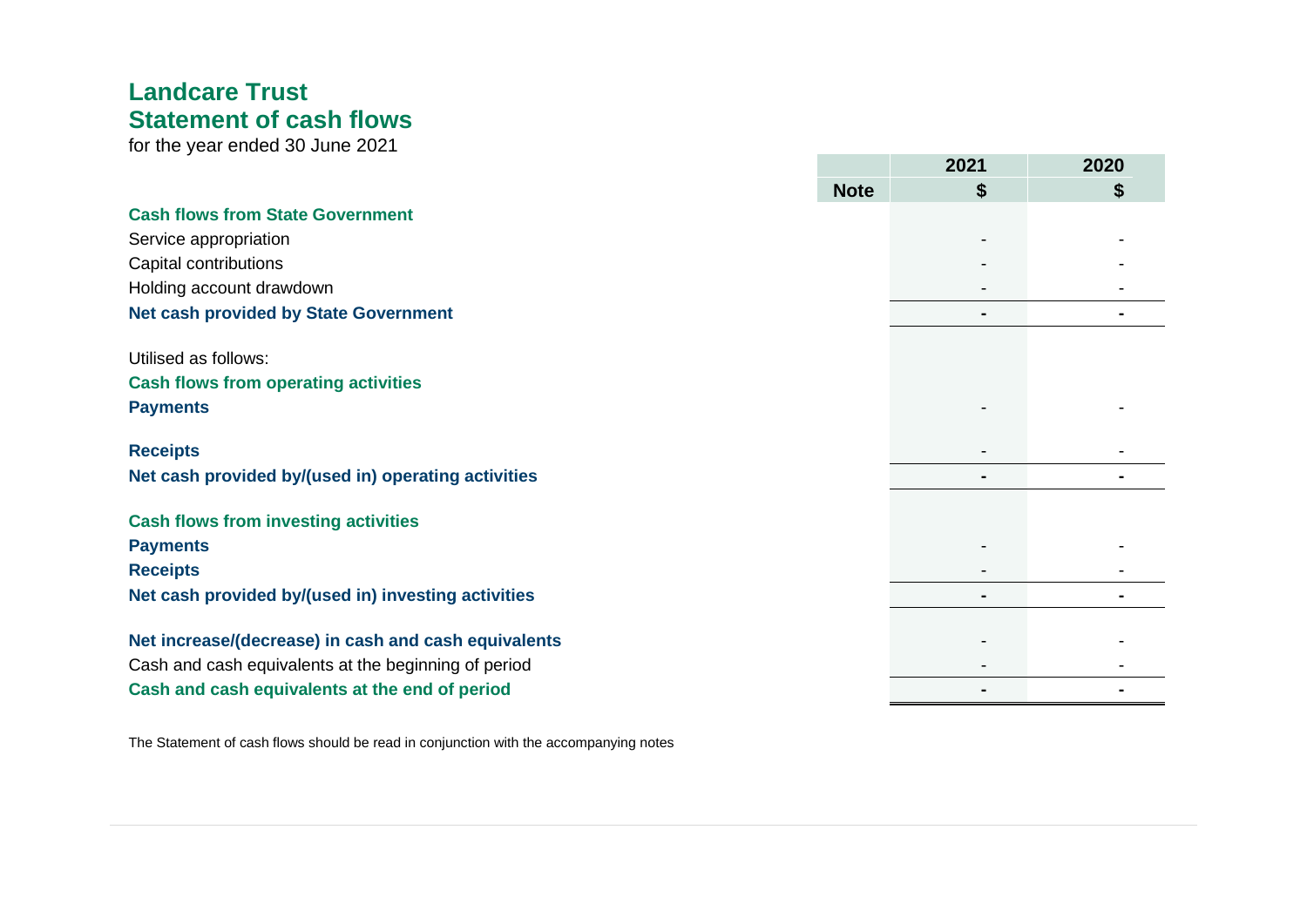### **Landcare Trust**

### **Notes to the financial statements**

For the year ended 30 June 2021

#### **1 Australian Accounting Standards**

#### **General**

The financial statements of the Landcare Trust (Authority) for the year ended 30 June 2021 have been prepared in accordance with the Australian Accounting Standards. The term 'Australian Accounting Standards' includes Standards and Interpretations issued by the Australian Accounting Standard Board (AASB).

The Authority has adopted any applicable new and revised Australian Accounting Standards from their operative dates.

#### **Early adoption of standards**

The Authority cannot early adopt an Australian Accounting Standard unless specifically permitted by Treasurer's Instruction 1101 Application of Australian Accounting Standards and Other Pronouncements. There has been no early adoption of Australian Accounting Standards that have been issued or amended (but not operative) by the Authority for the annual reporting period ended 30 June 2021.

#### **2 Summary of Significant Accounting Policies**

#### **(a) General Statement**

The Authority is a not-for-profit reporting entity that prepares general purpose financial statements in accordance with the Australian Accounting Standards, the Framework, Statements of Accounting Concepts and other authoritative pronouncements of the AASB as applied by the Treasurer's Instructions. Several of these are modified by the Treasurer's Instructions to vary application, disclosure, format and wording.

The *Financial Management Act 2006* and the Treasurer's instructions impose legislative provisions that govern the preparation of financial statements and take precedence over Australian Accounting Standards, the Framework, Statements of Accounting Concepts and other authoritative pronouncements of the AASB.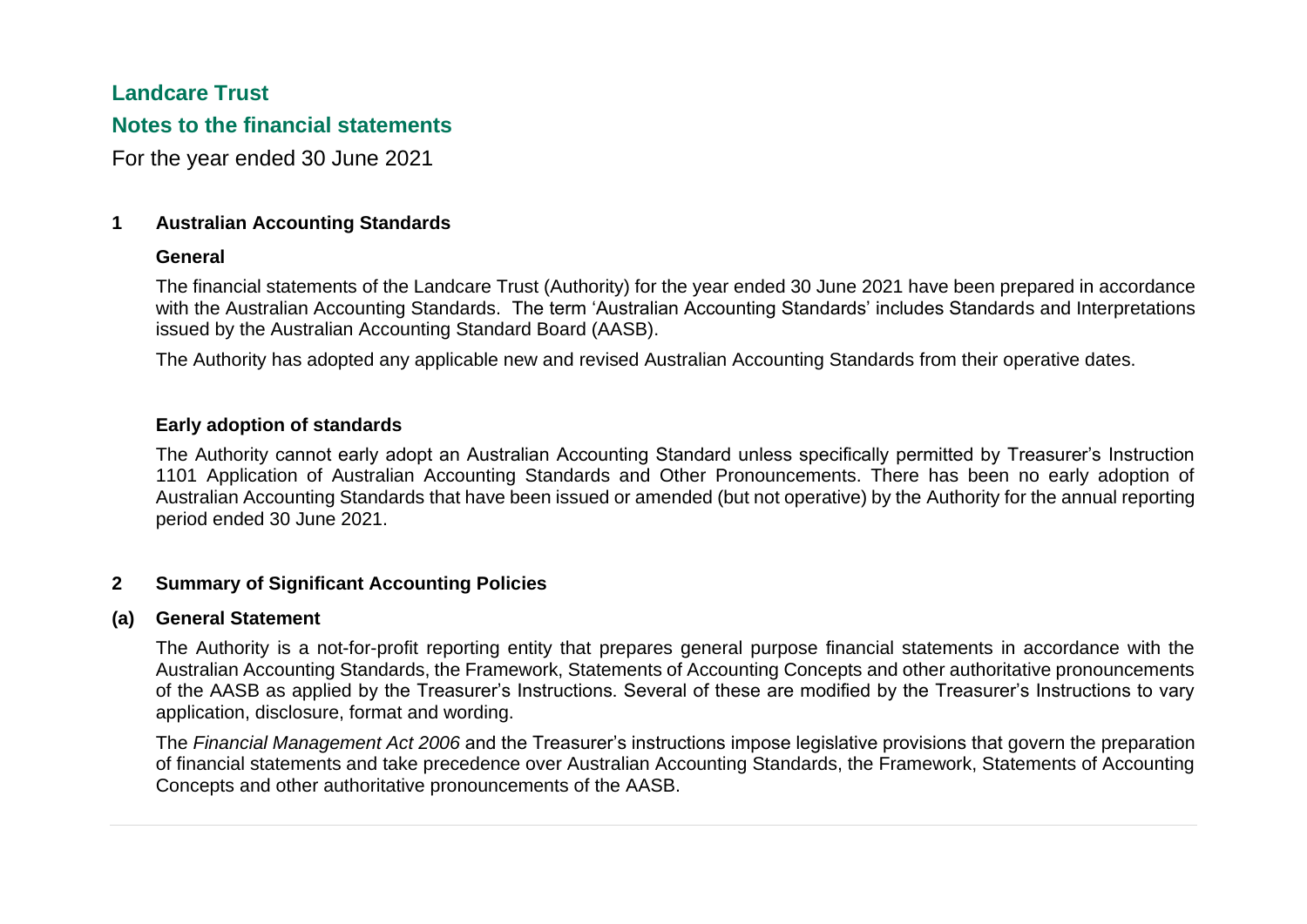### **Landcare Trust**

### **Notes to the financial statements**

For the year ended 30 June 2021

### **(a) General Statement (continued)**

Where modification is required and has had a material or significant financial effect upon the reported results, details of that modification and the resulting financial effect are disclosed in the notes to the financial statements.

#### **(b) Basis of Preparation**

The financial statements have been prepared on the accrual basis of accounting using the historical cost convention.

The accounting policies adopted in the preparation of the financial statements have been consistently applied throughout all periods presented unless otherwise stated.

The financial statements are presented in Australian dollars.

### **(c) Reporting Entity**

The reporting entity comprises the Authority, which ceased operations in December 2002 and all Trust funds were disbursed at that time. Until Part VA of the Soil and Conservation Act 1945 is repealed, the Trust is still required to report to Parliament. The Authority has no related or affiliated bodies.

#### **(d) Comparative Figures**

Comparative figures are, where appropriate, reclassified to be comparable with the figures presented in the current financial year.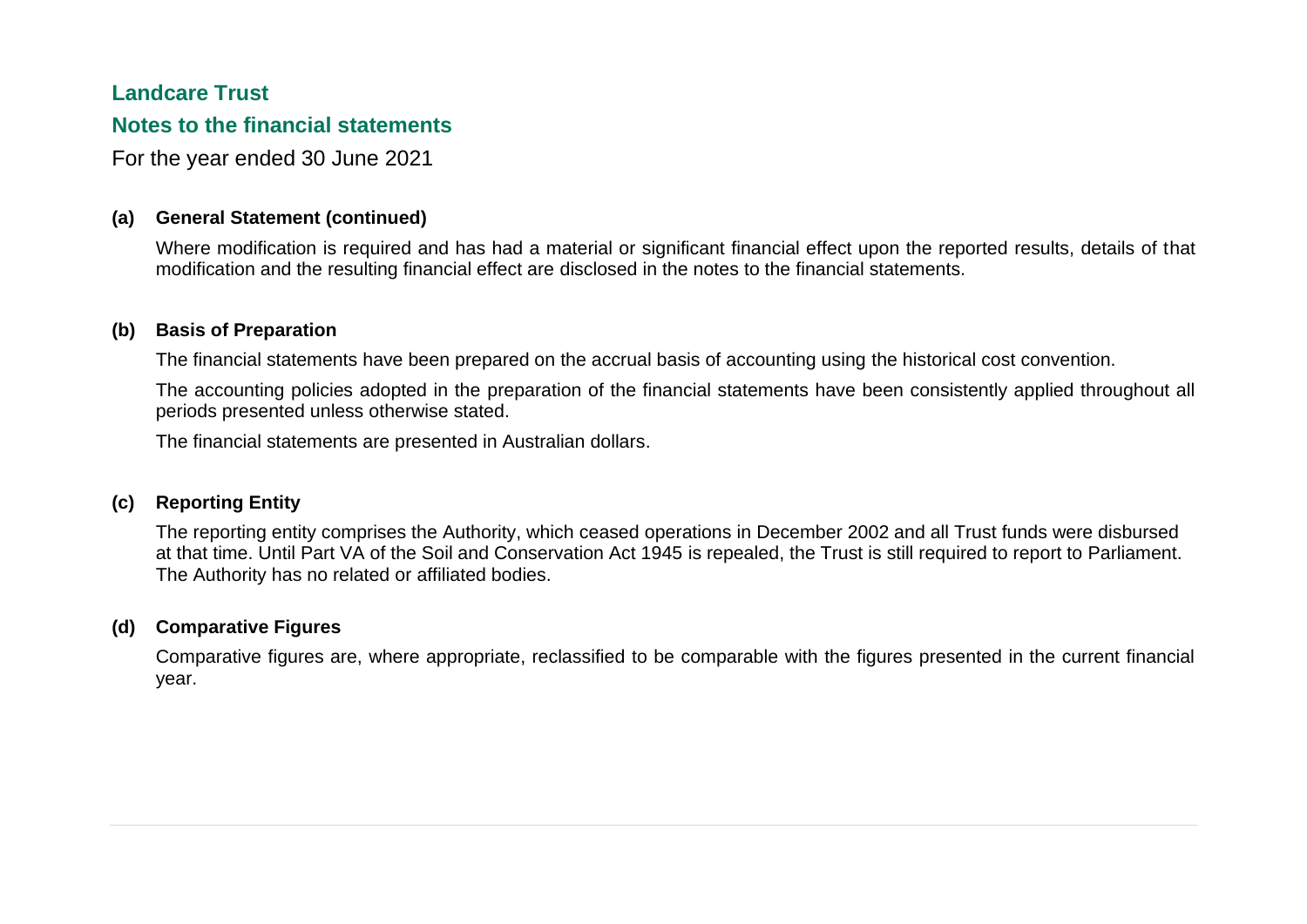## **Landcare Trust**

### **Notes to the financial statements**

For the year ended 30 June 2021

#### **3 Compensation of Key Management Personnel**

The Authority has determined that key management personnel include Ministers, board members, and, senior officers of the Authority. However, the Authority is not obligated to compensate Ministers and therefore disclosures in relation to Ministers' compensation may be found in the *Annual Report on State Finances*:

There is no remuneration to the accountable authority and senior officers.

#### **4 Related Party Disclosures**

The Trust is a wholly owned and controlled entity of the State of Western Australia. In conducting its activities, the Trust is required to pay various taxes and levies based on the standard terms and conditions that apply to all tax and levy payers to the State and entities related to State.

Related parties of the department include:

- all Ministers and their close family members, and their controlled or jointly controlled entities;
- all senior officers and their close family members, and their controlled or jointly controlled entities;
- other departments and public sector entities, including related bodies included in the whole of government consolidated financial statements;
- associates and joint ventures, that are included in the whole of government consolidated financial statements; and
- the Government Employees Superannuation Board (GESB).

#### **Significant transactions with government related entities**

There are no transactions with government related entities for the year ended 30 June 2021.

#### **Material transactions with related parties**

There are no transactions with related parties for the year ended 30 June 2021.